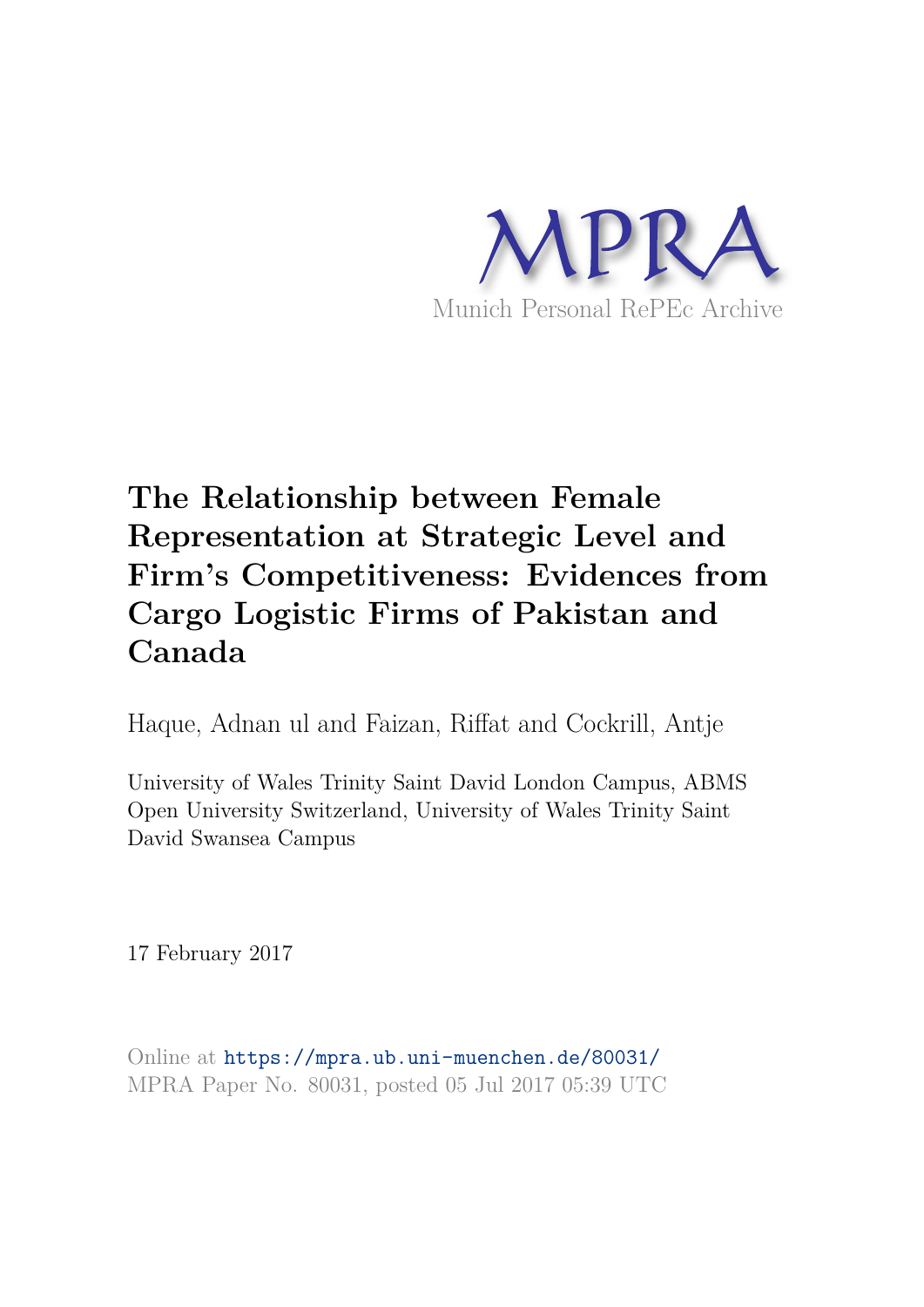# **THE RELATIONSHIP BETWEEN FEMALE REPRESENTATION AT STRATEGIC LEVEL AND FIRM'S COMPETITIVENESS: EVIDENCES FROM CARGO LOGISTIC FIRMS OF PAKISTAN AND CANADA**

#### **Adnan ul Haque**

Business and Management University of Wales Trinity Saint David, London, UK adnan@sribp.com

#### **Riffat Faizan**

Business Administration ABMS Open University Switzerland, Zurich, Switzerland riffat@sribp.com

#### **Antje Cockrill**

Faculty of Marketing University of Wales Trinity Saint David, Swansea, UK Antje.cockrill@tsd.uwtsd.ac.uk

**Citation:** Haque, A. U., Faizan, R., & Cockrill, A. (2017). The Relationship between Female Representation at Strategic Level and Firm's Competitiveness: Evidences from Cargo Logistic Firms of Pakistan and Canada, *Polish Journal of Management Studies*, 15(2), 69-81.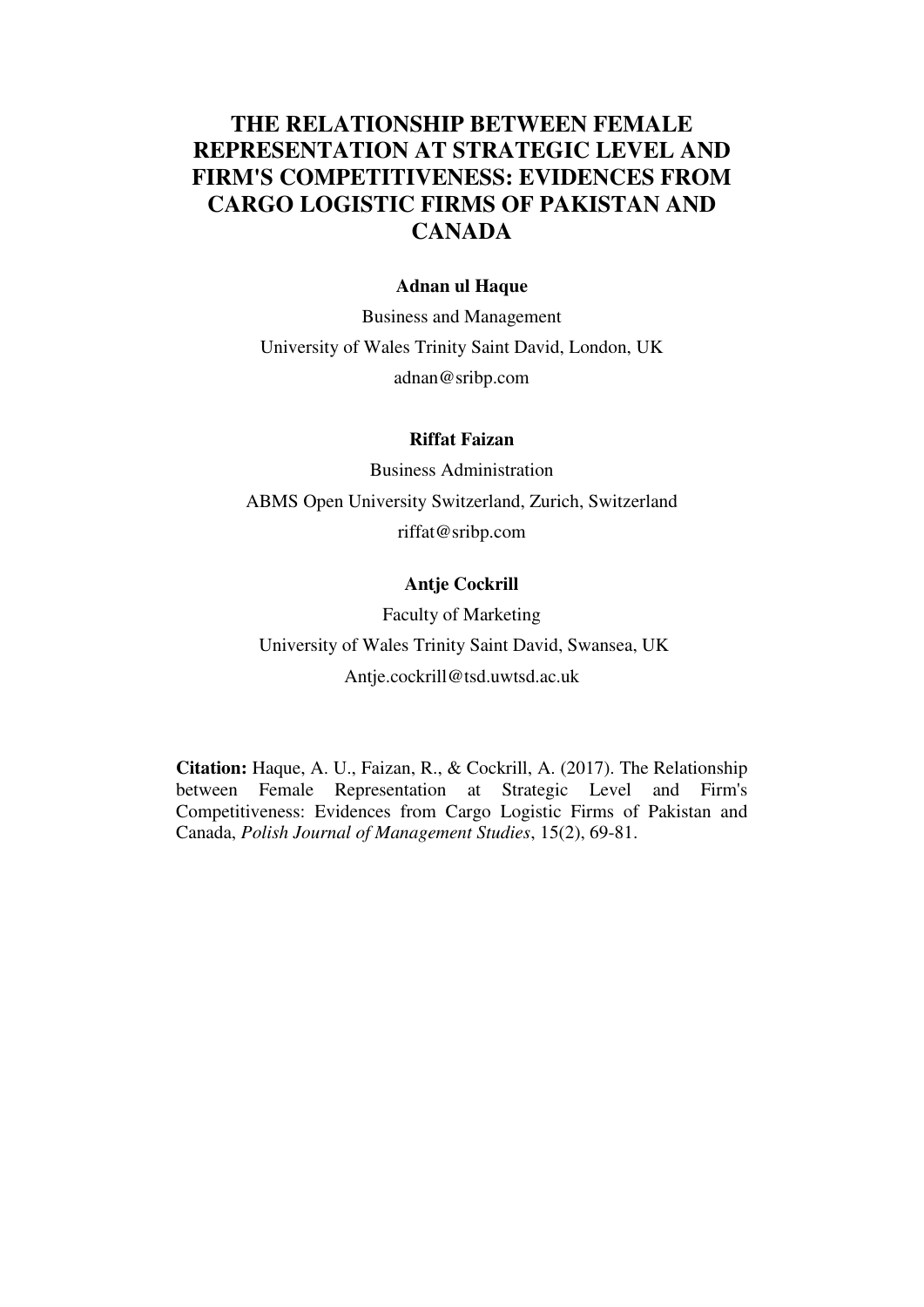**Abstract**: The comparative study investigates the impact of various attributes such as feminine leadership style, gender diversity, and autonomy linked with the female representation at strategic level on the performance and competitiveness of the Cargo Logistic Firms in the contrasting economies; Pakistan and Canada. Previous studies offered limited insight due to unidimensional while this study takes multivariate approach, considering; variable of interest examined in terms of economies and gender. Cross-sectional research design following semi-structured questionnaire circulated among targeted audience by combining of stratified (probability) and convenience, purposive, and snowball (non-probability) sampling technique at layers of management. The combined sample size is 631 employees. The results showed that females prefer more flexible leadership style in comparison to males. Organisations having high gender diversity and female representation at strategic level are more progressive and innovative. Interestingly, in developing economies, rapid career growth chances are higher for females. Females are more people oriented while male are more task-oriented. Males have high desire for autonomy at workplace.

**Key words:** leadership style, gender diversity, autonomy, corporate hierarchy, female representation, comparative analysis

#### **Introduction**

The relationship between female representation at strategic level and overall competitiveness of the organisations in developed countries is well documented (Ely and Meyerson, 2000; Van Knippenberg et al., 2004; Dezsö and Ross, 2012; Kurtulus and Tomaskovic-Devey, 2012) but there is a lack of literature in this area for developing economies. Therefore, this paper aims to explore the impact of a range of variables linked to female representation at strategic level with a firm's competitiveness in both a developed and a developing economy. There has been significant increase in women participation in the business sector and various new ventures (Kot et al., 2016). Numerous studies showed top management functioning relationship with overall competitiveness and performance of an organisation (Daily et al., 2009; Carpenter et al., 2004; Van Knippenberg et al., 2004; Dezsö and Ross, 2012). However, only a limited number of studies available specifically on female representation at upper echelons (Carpenter, et al., 2004) and gender diversity at strategic level (Butterfield and Grinnell, 1999; Dezsö and Ross, 2012). Some authors found that for instance, Dezsö and Ross (2012) a firm's competitiveness is associated positively with female representation at the strategic level of the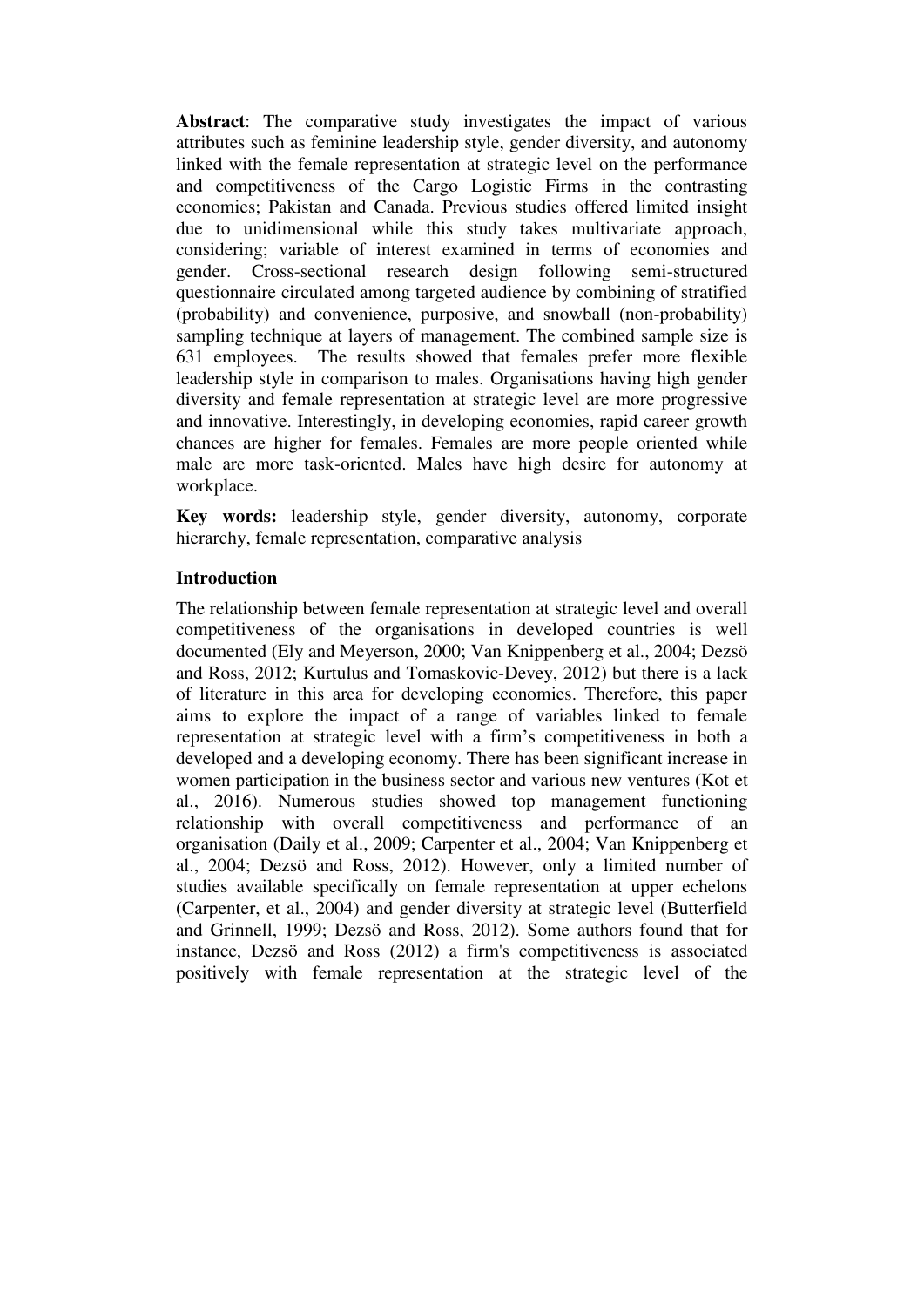organisation, which leads to the question, which factors associated with female representation at top levels make a difference to the competiveness of a firm.

A range of authors have explored this area and have looked at factors such as leadership style (Ely and Meyerson, 2000), gender diversity (Klein and Harrison, 2007), autonomy (Kurtulus and Tomaskovic-Devey, 2012, Dezsö and Ross, 2012). However, there is no conclusive evidence from previous studies available indicating differences between developed and developing economies in this area. In other words, the impact of female representation at strategic level is different in different types of economy. This is the research gap this paper aims to fill. 'Developed economy' here is defined as countries with high human development index (HDI) and 'developing' as economies with low human development index (HDI) (World Economic Reform, 2012). Canada (developed) and Pakistan (developing) chosen because despite having contrasting HDI both has similar attributes for female progress towards corporate hierarchy.

Additionally, the logistics sector selection is due to having similar constraints for female in both countries despite contrasting economies. Moreover, the cultural awareness and female top team management are evident to be similar in nature thus these countries are chosen for comparative analysis to examine the variations in logistic firms in both economies. Previous studies including; Carpenter et al. (2004), Lee and James (2007), Terjesen et al. (2009), and Dezsö and Ross (2012) have been exploratory longitudinal studies whereas present study offers empirical and theoretical dimensions by investigating the relationship between competitiveness of firm and female representation at strategic level in comparative manner considering cross-sectional study.

# **Research Aim**

*To investigate the impact of various factors such as feminine leadership style, gender diversification, and autonomy interlinked with the top tier female representation on the logistic organisations' performance and competitiveness in the Pakistan and the Canada.*

#### **Research Objectives**

- to examine the correlation between top tier female representation and competitiveness of the Cargo Logistic Firms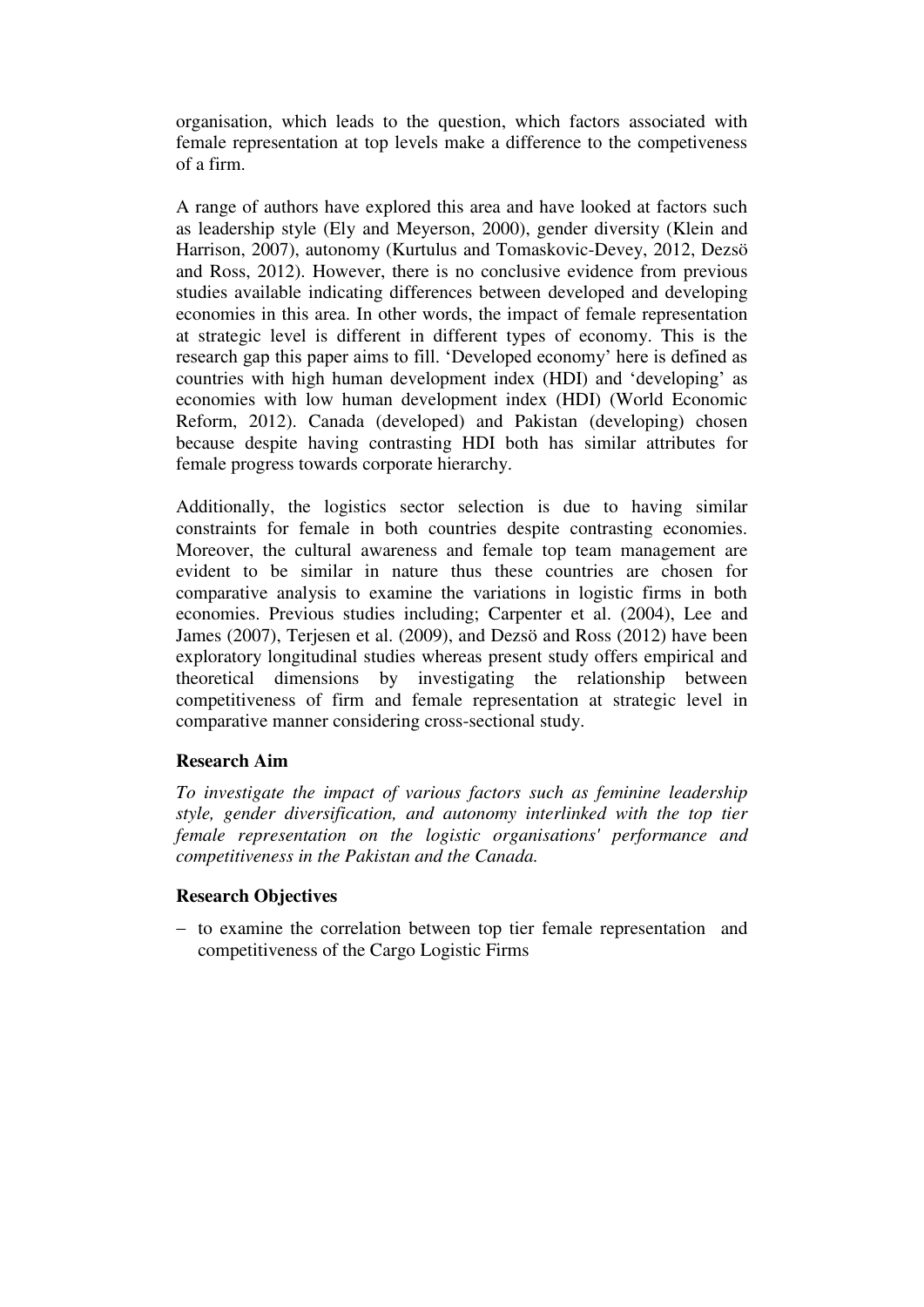- $-$  to investigate the nature of relationship of various factors including, feminine leadership, gender diversification, and autonomy interlinked with the representation of females
- to conclude considered attribute's nature in regards to female representation at strategic level affecting the performance and competitiveness of the Cargo Logistic Firms

#### **Literature review**

A range of authors has established female leadership is generally characterized by a more democratic and participative leadership style (Merchant, 2012; Chaluvadi, 2015). Additionally, Eagly and Jhonson's (1990) meta-analysis study about feminine leadership style found female leaders share more and collaborate more than male leaders (Shipman and Kay, 2009; Dezsö and Ross, 2012). Daily et al. (2003) study shows that female leadership at strategic level influences the task performance of top team whereas Ely and Meyerson (2000) suggests that feminine leadership style influences the employees' performance at all layers of the management, especially if higher female works at top tier. Similarly, Van Knippenberg et al (2004) and Kanter (1988) argued that organisational performances positively influence due to diversification and female leadership at strategic level. Supporting this, Zhang and Bartol (2010) found positive association between organisational performances and leadership style whereas Larson et al., (1998) found only a weak correlation between leadership style and the firm's competitiveness. Taken together there is no conclusive evidence that supports the notion that in long run, a female leadership style does enhance a firm's competitiveness is also the indications are that there is likely to be a positive influence. Therefore, the authors hypothesis that

H1: *There is no significant correlation between feminine leadership style at strategic level and competitiveness of the Cargo firms in the Pakistan and the Canada.*

A body of research has shown that gender diversification significantly affects the performances of individuals and organisations (Tsui et al., 1991; Haque and Yamoah, 2014; Haque and Aston, 2016; Dezsö and Ross, 2012). Phillips and Lloyds (2006) found that at top management, male representation improves the performances of the organisations but that there is much less improvement at low level teams. Additionally, Tsui et al., (1991) found negative linkage between gender diversification and competitiveness of the firms. In contrast, Wiersema and Bantel's (1992)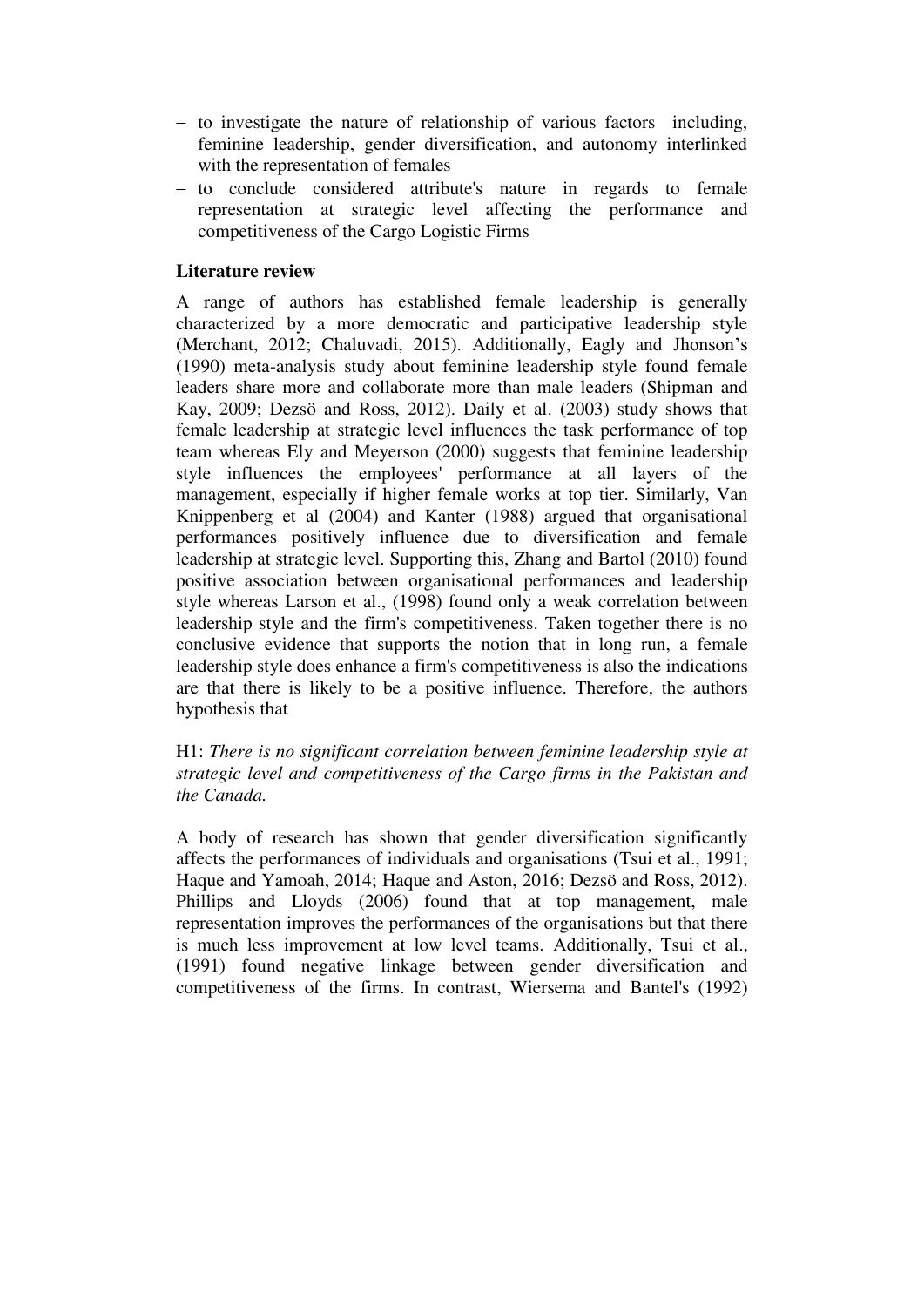study found that, gender diversification play vital role in not only improving the decision-making but also the overall organisational performance. Additionally, wide range of previous researches including; Klein and Harrison (2007) and Dezsö, and Ross (2012) confirmed positive correlation between organisational effectiveness and strategic level gender diversification. Thus, it suggests that there is no conclusive evidence regarding the correlation between gender diversification and competitiveness of the firm in distinctive economies. Thus, this research proposes the hypothesis below:

H2: *There is no significant correlation between gender diversity at strategic level and competitiveness of the Cargo firms in the Pakistan and the Canada.*

Interestingly, Tsui et al., (1991), Haque et al., (2016), and Dezsö and Ross (2012) found that management's task performance affects by the gender diversification to certain extent. Previous empirical research reveals that females functioning at middle management face far more difficulties in order to advance towards top tier, despite their significant contribution towards improving task performance (Noe, 1988; Ibarra, 1993). Conversely, Hurley and Sonnenfeld (1998) and Eagley, et al., (2003) concluded that middle management females with more expertise and experience when contributes towards the improvement of task performance eventually advance to the strategic level. However, social and cultural barriers have restricted females from the career advancement, especially at top tier (Daily et al., 2003; Bilimoria, 2006). There is also no literature that explores if this phenomenon differs between different types of economies. Therefore, we developed following hypothesis:

## H3: *There is no significant correlation between female task performance and competitiveness of the Cargo firms in the Pakistan and the Canada.*

The overall performances of the organisations are positively influenced by the managers demonstrating innovation and autonomy at distinctive levels of the management (Dezsö and Ross, 2012). In contrast, the work of Castanias and Helfat (2001) found that motivation is direct resultant of the innovation combined with the autonomy. On the other hand, Oldham and Cummings' study (1996) revealed that motivation develops due to creativity combined with autonomy. Interestingly, the empirical research of Dezsö and Ross (2012) confirmed that females operating at the lower tier as well as the top tier of the organisation demonstrate higher autonomy, which leads to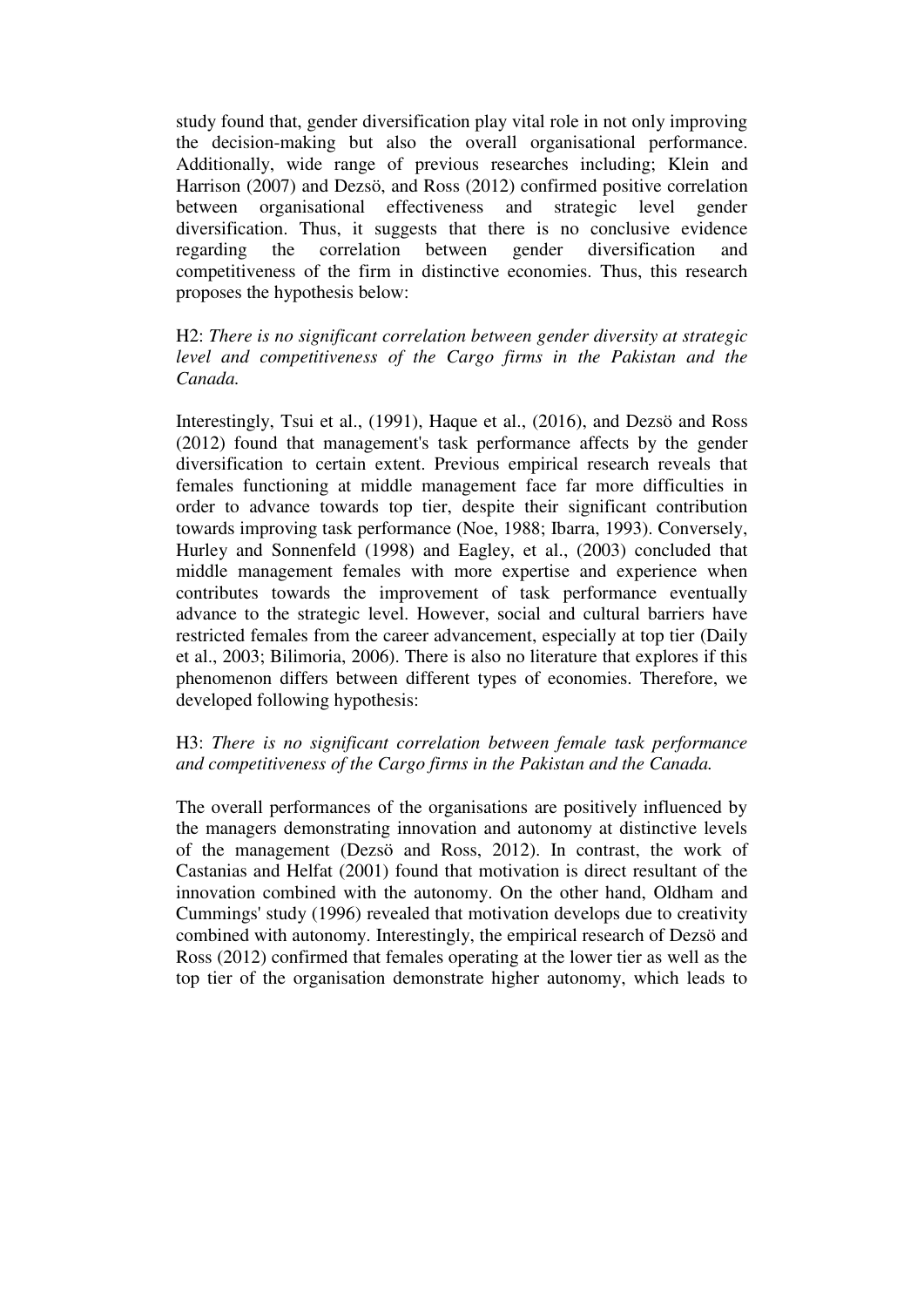improve organisational efficiency and influences the competitiveness in direct manner. Interestingly, wide number of studies found selfactualization, self-awareness, and creativity are key features of the autonomy, demonstrated by female at distinctive layers of the management and it has linkage with the firm's competitiveness, their own level of motivation, and organisational commitment (Pittman et al., 1980; Haque and Aston, 2016; Kurtulus and Tomaskovic-Devey, 2012; Dezsö and Ross, 2012). Aforementioned studies found relationship between autonomy and competitiveness of the organisations. However, there is still need for further exploration the nature of relationship in distinctive types of economies, thus below hypothesis reads:

H4: *There is no significant correlation between top tier females demonstrating autonomy and competitiveness of Cargo firms in the Pakistan and the Canada.* 

#### **Research Methodology**

Quantitative studies provide numerical significance to support the facts by evaluating the unforeseen features through comparative analysis (Sekaran and Bougie, 2012). We combined probability and non-probability; stratified sampling, purposive, snowball, and convenience sampling technique to select employees from all three layers of management in Pakistan and Canada. The Cargo Logistic Firms lists undertaken for selection of middle range organisations from both countries (Cargo Company List Canada, 2015; Cargo Company List Pakistan; 2015). Total 631 employees (315 from Canada's 42 and 316 from Pakistan's 31 organisations) are included in this study. Thus, total 73 organisations participated from 200-targeted organisations, reflecting 36.5% response rate. Employees working on all three layers of management were included by circulating matrix based semistructured survey questionnaire using Likert 7-point scale (1=Strongly Agree and 7= Strongly Disagree). Using Jamal's (2011) Marginal Error formula, the minimum sample size was determined to be above 300 in each economy to draw a logical conclusion. Moreover, through purposive sample ensured equal events in terms of gender and economy thus 315 males and 316 females, reflecting approximately 50% from each gender in both countries. Through emails formal approval obtained from HR of targeted organisations. The email explained research purpose and details about questionnaire namely; approximate time, purpose and confidentiality. HR departments based on participant's convenience and willingness circulated survey questionnaire on behalf of researchers. Furthermore, networking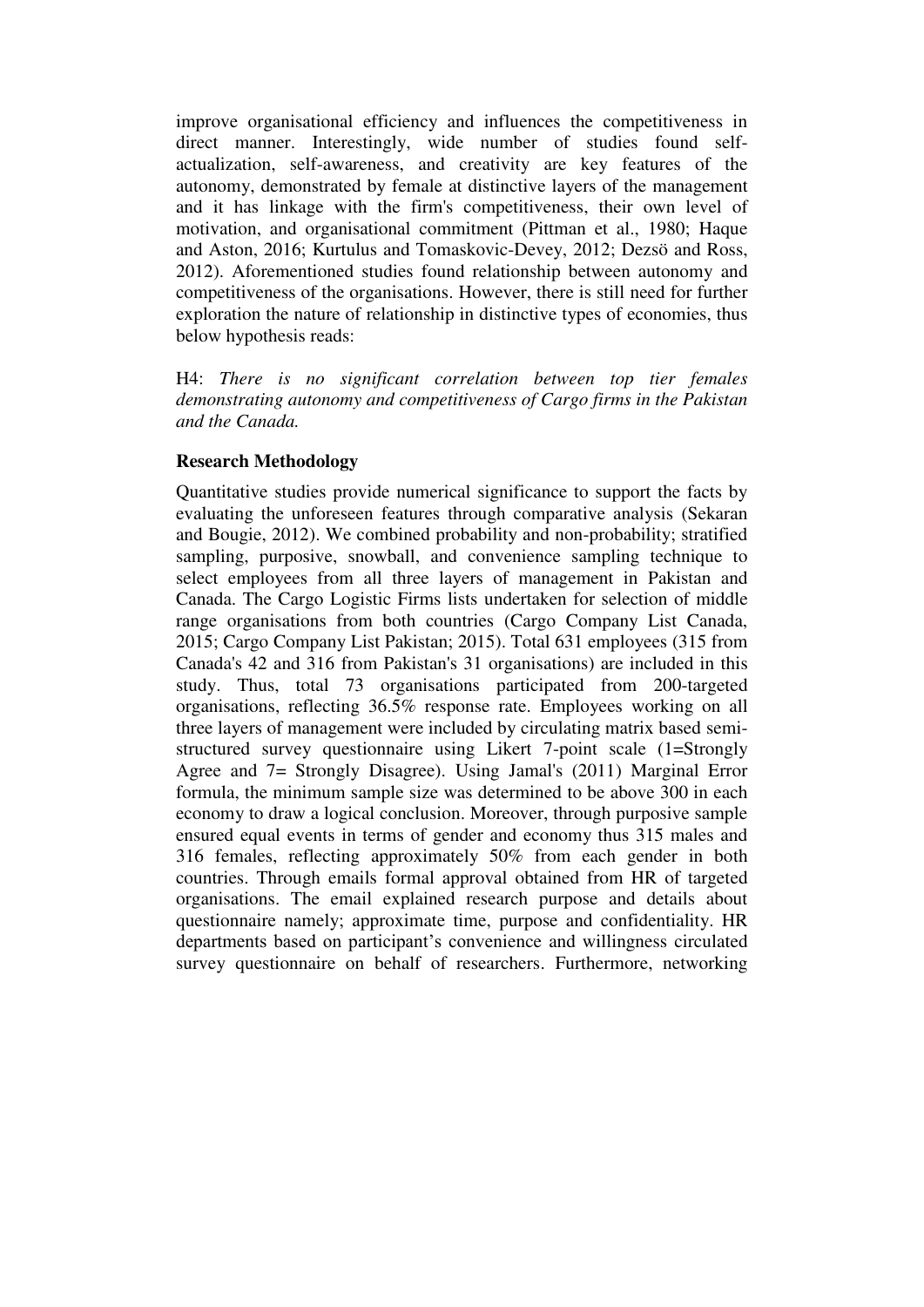connections strategy used for approaching participants. Most of the questionnaires took 5 to 7 minutes for completion.

Research follows positivist philosophy with deductive approach while axiological view includes the managerial literature from last five decades related to variables of interest. Additionally, we used funnel approach and proportion analysis for exploring the relationship between variables of interest. Pilot study conducted in the three Cargo Logistic firms inside UK helped in improving the structure and sequential flow of questions. For the data analysis, we used IBM SPSS 23.0 in this study. Since, Shapiro-Wilk test does not effectively reflect the normality of data distribution when sample set is greater than 300 therefore we used normal Q-Q plots, histogram diagram and stem-and-leaf to evaluate the normality of data in terms of gender and economies of interest. Although there were few outliers but overall the data normally distributed thus enabled us in using parametric tests. Thus, we used Pearson's correlation and independent t-test, followed by funnel approach and proportion analysis through Microsoft Excel 2013 integrated package. For ethical considerations, we used triangulation approach in this study by taking demographic variables to crosscheck with HR departments through random picking procedure. The demographic variables enabled us in the determination of the right event selection as we intended including events with substantial knowledge, skills, and experience of working in cargo logistic firms. Events and instrument's credibility, validity, and reliability ensured along with keeping ethical stance at all stages of research. Corn bach's alpha showed that 0.705, reflecting instrument's reliability. No monetary reward offered to any participants and they were prior informed about the purpose and their confidentiality.

#### **Findings and Discussions**

Descriptive statistic showed that majority of the respondents are female (50.02%) however there is no significant difference in terms of gender as researchers ensured that equal number of respondents are targeted in this study. Interestingly, the comparative analysis showed that Canada has higher female representation in contrast to males (52% against 48%) while Pakistan has equally opposite in terms of female to male (52% against 48%). Additionally, majority of the respondents (35.34%) belongs to (29- 38) age bracket however the comparative analysis showed that Canadian Cargo Logistic organizations have workforce more towards the late 30s and early 40s while in Pakistan, it is more towards mid 20s to mid 30s. Moreover, in both countries' Cargo Firms, respondents held Bachelors Degree (52.5%). Overall experience bracket in this study is (3-5 years)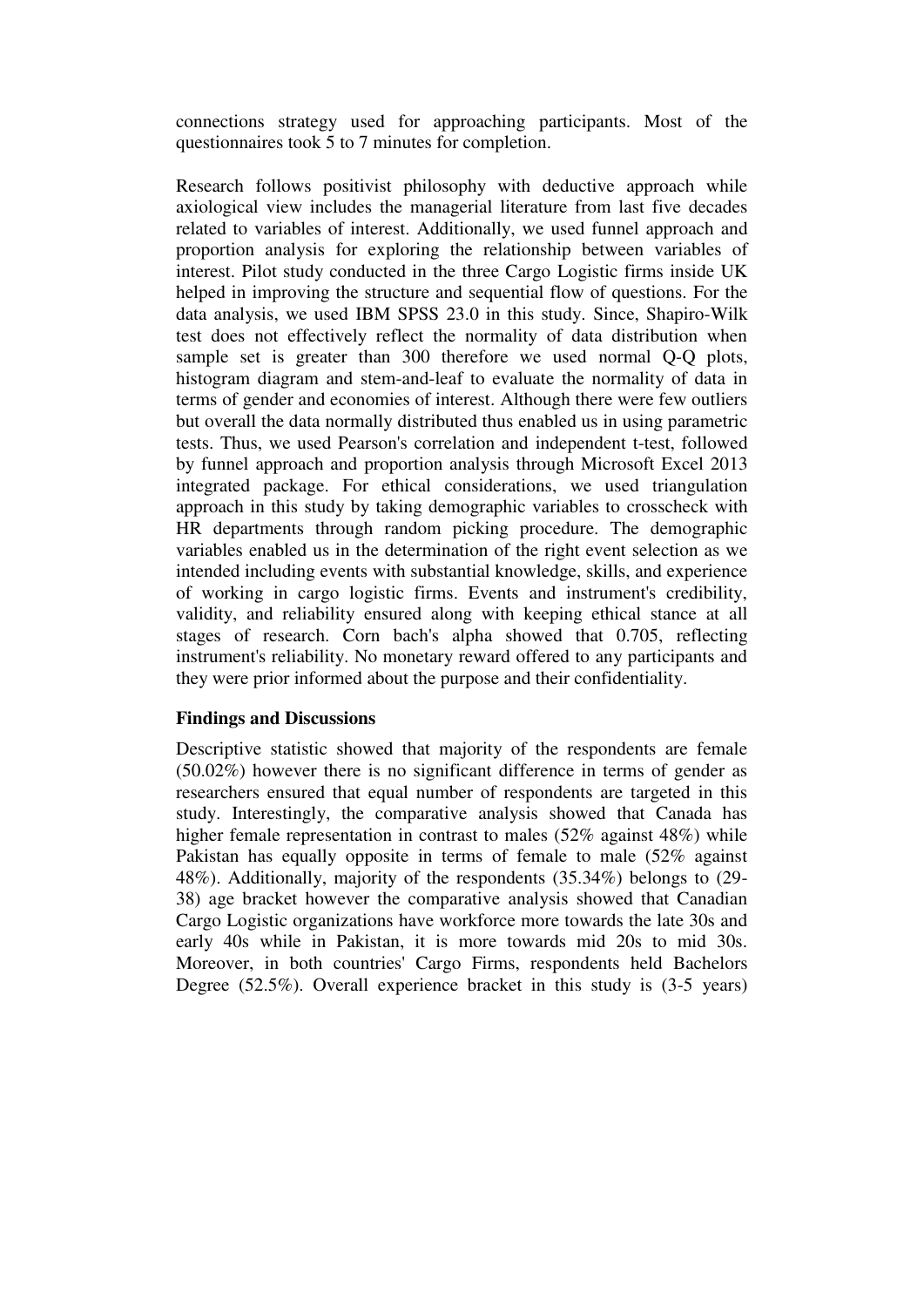(35.82%) Furthermore, middle and operational level respondents are more in contrast to strategic level employees in both countries. Furthermore, it is evident that in terms of frequency Canadian Organisations have higher male at the strategic level while in Pakistan females constitute higher frequency. This indicates that in Canada, at strategic level male proportion is higher than females (29.3% against 24%) while in Pakistan; females have higher proportion than their counterparts (29.4% against 18%). Additionally, females are more at middle level in Canada (45% against 36.6%) whereas higher male frequency at middle level in Pakistan in contrast to Canada (40.3% against 38.6%). Nevertheless, male operates more at lower level in contrast to females (41% against 32.3%). Furthermore, there is no significant difference in terms of contrasting economies.

Using funnel approach, we analysis the preferences related to the variables of interests, in terms of gender. Interestingly, our analysis revealed that females at top have higher preference for feminine leadership style in contrast to males (71% against 48%). However, the analysis also revealed that males at middle level have higher preference for feminine leadership style than females at middle level (61% against 52%). Nevertheless, majority of the females at lower level prefer feminine leadership style in contrast to males (53% against 36%). Overall, analysis has confirmed that the employees at top prefer feminine leadership style. Hence, this study supports the findings of Dezsö and Ross, (2012). Our analysis also revealed that employees performance at all level tends to improve due to feminine leadership style and we also found that males also have preference for this style to certain extent therefore this study is aligned with the previous work of Merchant (2012); Chaluvadi, 2015). However, our findings has striking difference with the work Daily et al., (2003) that female leadership is effective at only strategic level as we found that even masculine leadership style can improve task performance.

Furthermore, to certain extent we support the notion of Ely and Meyerson (2000), and Dezsö and Ross, (2012) that female leadership at all level improves the performance of workforce. Interestingly, in the context of economies of interest, Canadian workforce score higher at all level in contrast to Pakistani workforce. Furthermore, females have higher preference for gender diversity at top (74% against 41%). However, at lower level, males prefer gender diversity more in contrast to their counterparts (82% against 59%). However, overall, females score higher than their counterparts. Our study confirmed the argument of Dezsö and Ross, (2012) that organisations and individuals' performances tends to improve due to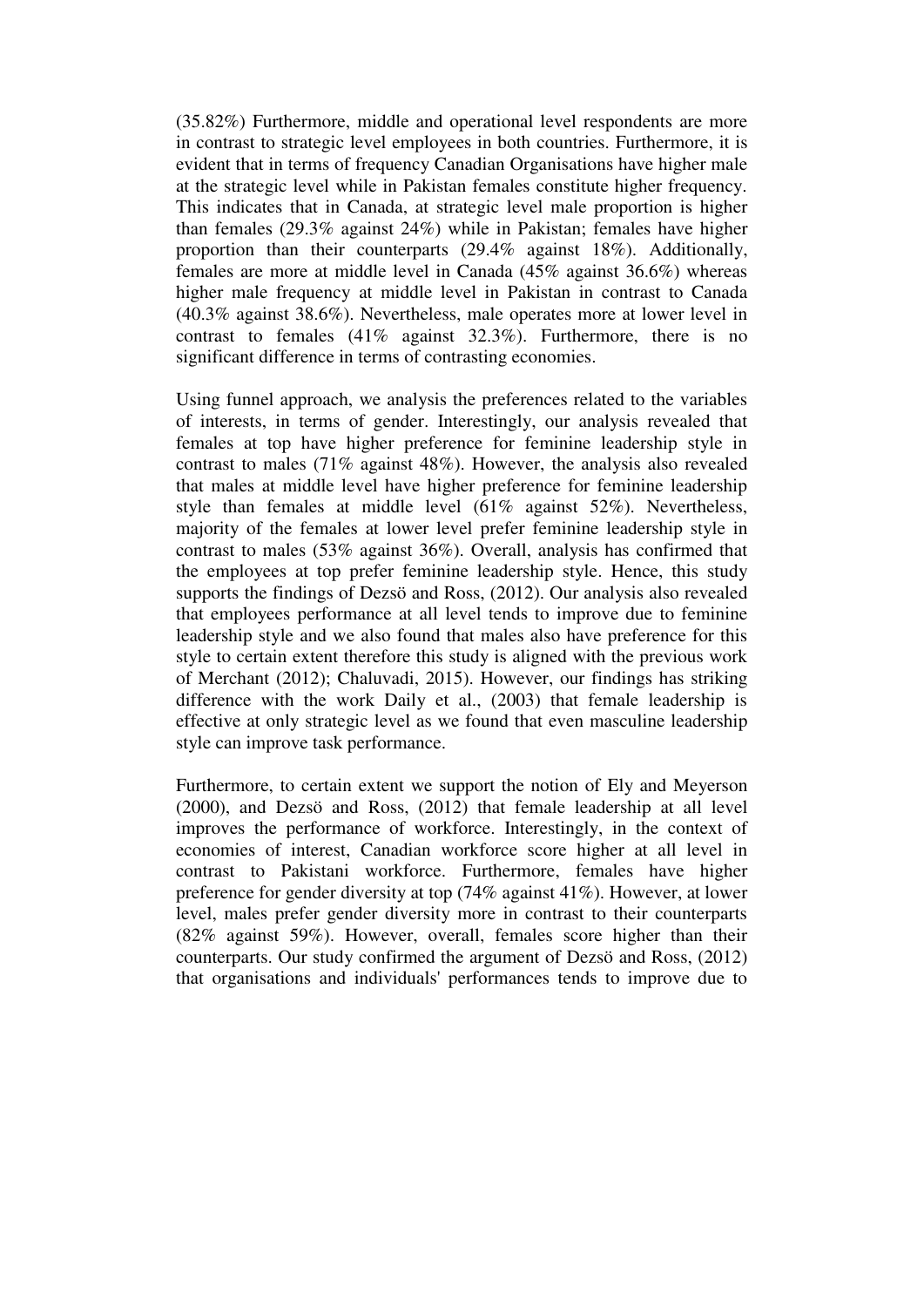gender diversity. The detailed analysis through filter approach, we found that female representation at lower level increase not only females but male employees performances thus we support the argument of Philips and Lloyds (2006). Interestingly, preference for task performance is evident in both types of gender higher at strategic level. However, among females, the preferences are higher than males at middle level (72% against 685) and operational level (73% against 65%). Indirectly, this indicates that our findings are similar to the work of Eagley et al., (2003) that females at middle level has higher preference for task performance that ultimately increases their chance for moving towards strategic level.

Interestingly, the results showed that males in comparison to females at all three level of the management has higher preference for autonomy such as at top (90% against 39%), middle level (60% against 45%) and lower level  $(54\%$  against 29%) respectively. Thus, we oppose the findings of Castanias and Helfat (2001) and Dezsö and Ross (2012) that autonomy at different layers positively influence the performance of individuals and organisations as in our study, females showing low preference for autonomy have significantly improved the performances of their task teams and firm's competitiveness without preferring autonomy. Additionally, we also contradict the work of Dezsö and Ross (2012) we found that rather than lower level, at middle level preference for autonomy among females contributes to the firm's competitiveness. Additionally, at top are more task oriented than people oriented (78% against 22%) while females are opposite (31% against 69%). Additionally, it is evident that middle level employees prefer more people orientation and flexible style in comparison to lower level. Moreover, males prefer structured leadership style while females prefer flexible style (66% against 74%). Thus, this study to certain extent is aligned with the previous studies of Noe, (1988); Ibarra, (1993); Tsui et al., (1991), Haque and Aston (2016), and Dezsö and Ross (2012).

| <b>Correlation Variables</b>             | <b>Pearson</b><br><b>Correlation</b> | <b>Sig</b><br><b>Value</b> | <b>Results</b>  | <b>Interpretation</b> |
|------------------------------------------|--------------------------------------|----------------------------|-----------------|-----------------------|
| Feminine Leadership &<br>Competitiveness | $0.673**$                            | 0.023                      | $P < \alpha$    | $\ast$                |
| Gender Diversity &<br>Competitiveness    | $0.521**$                            | 0.000                      | $P \leq \alpha$ | ****                  |
| Task performance &<br>Competitiveness    | $0.661**$                            | 0.010                      | $P \leq \alpha$ | $\ast$                |
| Autonomy &<br>Competitiveness            | $0.802**$                            | 0.921                      | $P > \alpha$    | No significance       |

**Table 1. Correlation between research variables**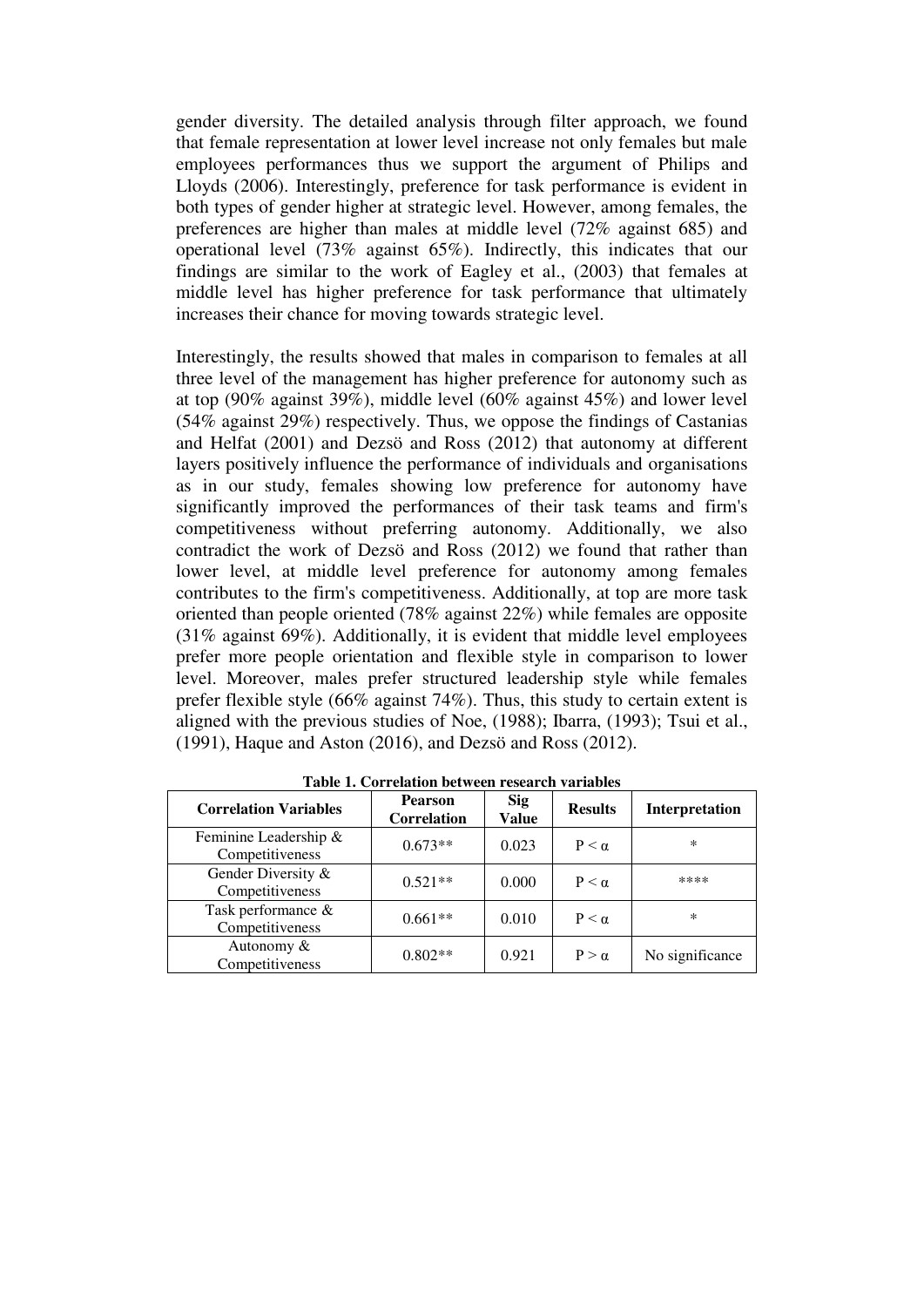Since, the data distribution is normal in terms of gender and economy therefore parametric test considered so we used Pearson's Correlation. Interestingly, in present study, all independent variables (feminine leadership style, gender diversity, task performance, and autonomy) have a positive relationship with firm's competitiveness. However, feminine leadership has moderate positive relation while 67% variation in firm's competitiveness is due to feminine leadership. There is strong evidence against null hypothesis thus it is highly significantly different from zero ( $p \le$ α, 0.023). Hence, we support the work of Dezsö and Ross (2012) in this regard. Moreover, there is a moderate positive relationship between gender diversity and firm's competitiveness as 52% variation is due to gender diversity ( $p \le \alpha$ , 0.000). Thus, we oppose the work of Tsui et al., (1991) that there is negative correlation between firm's competitiveness and gender diversification.

Furthermore, there is a moderate positive relationship between team task performance and firm's competitiveness and task performance causes 66% variations in firm's competitiveness ( $p \le \alpha$ , 0.010), reflecting that relationship is highly significantly different than zero. In addition to that, although there is positive slope upward between autonomy and firm's competitiveness, indicating strong (80%) variation caused in firm's competitiveness due to it but there the relationship between variables is not highly significantly different from zero ( $p \lt \alpha$ , 0.921). Thus, there is no relationship between these two variables. Hence, we found that the autonomy is positively associated with firm's performance but there is no statistical significant evidence regarding female preference for autonomy improves firm's performance. Additionally, we oppose the work of Wiersema and Bantel (1992); Castanias and Helfat (2001); and Dezsö and Ross (2012).

| raon si macpenaem e test     |                                         |      |       |     |                       |                    |  |  |  |
|------------------------------|-----------------------------------------|------|-------|-----|-----------------------|--------------------|--|--|--|
|                              | Levene's Test for Equality of Variances |      |       |     |                       |                    |  |  |  |
|                              | F                                       | Sig. | T     | Df  | Sig. $(2-$<br>tailed) | Mean<br>Difference |  |  |  |
| Feminine Leadership<br>Style | 102.3                                   | .012 | 8.75  | 631 | .012                  | .27618             |  |  |  |
| <b>Gender Diversity</b>      | 102.3                                   | .001 | 14.67 | 631 | .001                  | .54631             |  |  |  |
| <b>Task Performance</b>      | 102.3                                   | .000 | 3.27  | 631 | .000                  | .06159             |  |  |  |
| Autonomy                     | 102.3                                   | .079 | .268  | 631 | .079                  | .17734             |  |  |  |

# **Independent t-test**

**Table 2. Independent t-test**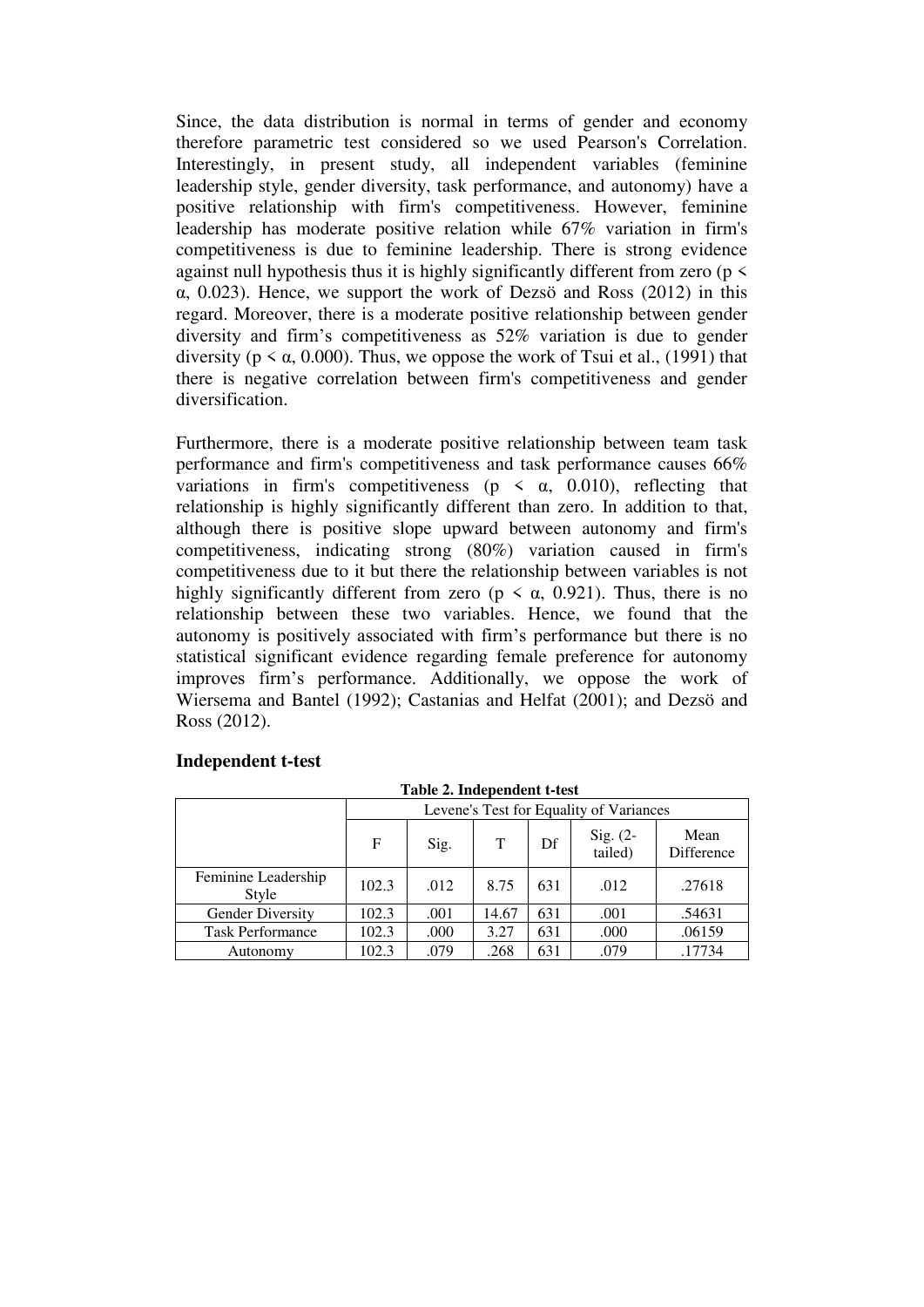From independent t-test, we found that there is significant positive statistical relationship between feminine leadership style in corporate hierarchy and firm's competitiveness in contrasting economies ( $P=0.012 \le 0.05$ ). Thus, we reject our first null hypothesis. Partially, we support the work of Dezsö and Ross (2012) that there is a relationship between variables of interest. Nevertheless, our unique finding is that we further have established this relationship in contrasting economies. Moreover, there is significant positive relationship between gender diversity in corporate hierarchy and firm's competitiveness in contrasting economies ( $P=0.001 \le 0.05$ ) therefore we reject our second null hypothesis. Thus, we to certain extent support the work of Klein and Harrison (2007), and Dezsö and Ross (2012).

However, we have established the relationship in both developed and developing economy. Furthermore, our study confirmed that there is significant positive relationship between female task performance and firm's competitiveness in contrasting economies ( $P=0.000 \le 0.05$ ) thus we reject our third null hypothesis (see Table 2). Hence, this study support the work of Hurley and Sonnenfeld (1998) and Eagley et al., (2003) while partially differs from the findings of Dezsö and Ross (2012) that only at certain layer and in certain type of economy, females performances contribute to the competitiveness of the firms. In addition to that, we found that There is no significant relationship between autonomy among female working at strategic level of management and firm's competitiveness in contrasting economies ( $P=0.792 > 0.05$ ) thus we fail to reject our last null hypothesis. Hence, our study has striking difference with the work of Castanias and Helfat (2001) that autonomy enables females to increase firm's competitiveness. Additionally, we oppose the work of Dezsö and Ross (2012) that autonomy at all levels influence the performances of individuals in a positive manner.

# **Managerial implications**

This study offers deeper insight about the research phenomenon that will help the managers to improve strategic decision-making. Additionally, it provides managers to enhance effectiveness and efficiency of operations. Through introduction of female representation at strategic level, organisations will successfully enhance gender diversity that will improve operational efficiency and concept of equality. Additionally, the females use soft skills higher in contrast to males therefore female representation could improve the quality of strategic management by using their people orientation and soft skills in corporate level policies. Additionally, top team performance improves and there is low employee turnover. Thus, employee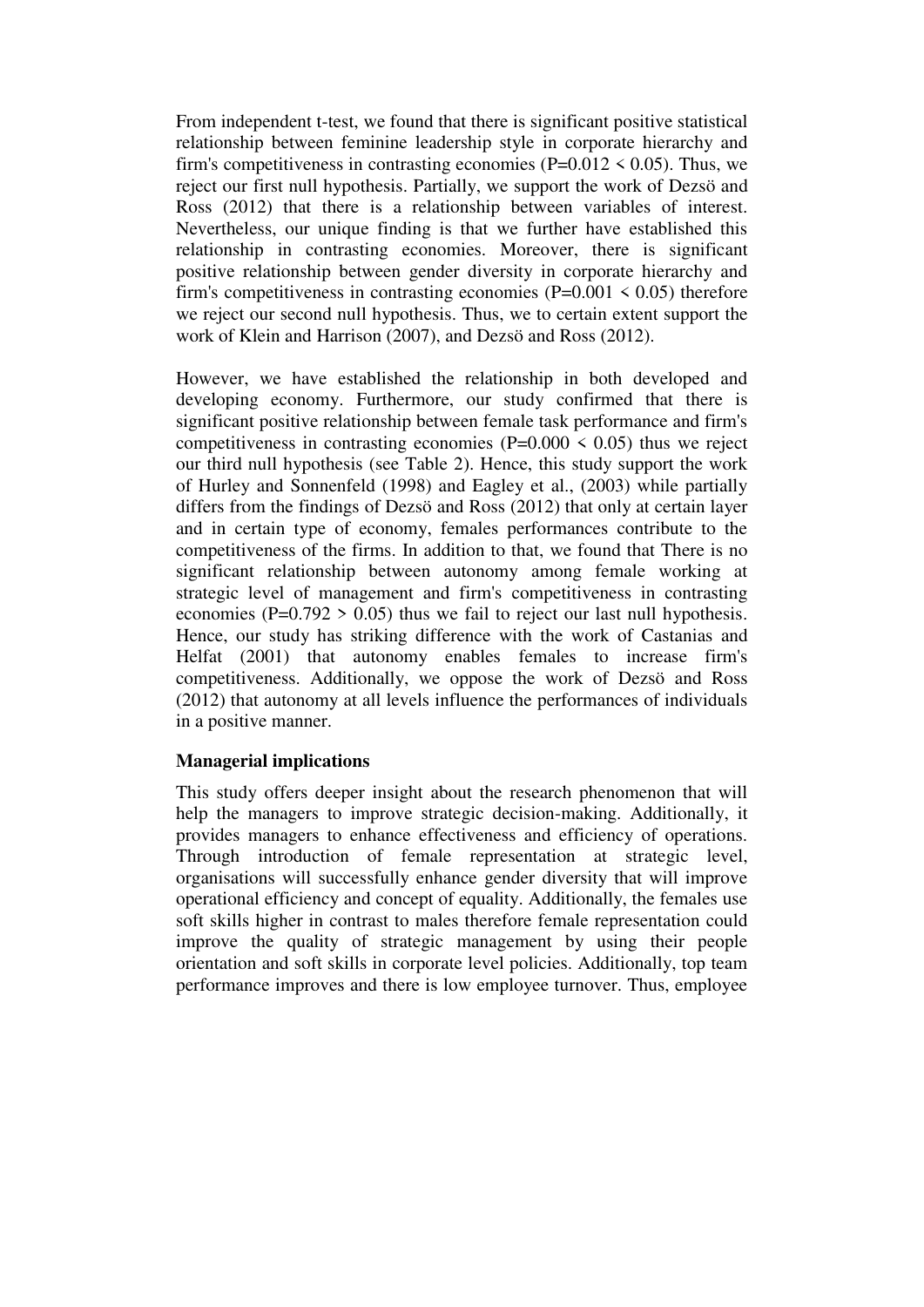turnover is a cost and female introduction to top team management reduces this cost to significant level. Moreover, this comparative analysis facilitates managers in gaining deeper understanding about the role and functioning of females at different levels so it could be used in constructive manner for gaining competitive advantage in logistic firms.

## **Conclusion and Recommendations**

From the above statistical analysis we confirm that female at the strategic level has a significant positive role in increasing Logistic firm's competitiveness in contrasting economies. Based on our findings, leadership style at strategic level, females are more flexible in contrast to males. Furthermore, Canadian organisations are more progressive and innovative in contrast to Pakistani Organisations however the autonomy is not a vital factor in determining the competitive advantage of these firms. Additionally, higher gender diversity at strategic level reflects higher firm's performance and competitiveness in both countries. Interestingly, we found that in Pakistan, females have higher chances to proceed to corporate hierarchy in contrast to Canada. Moreover, males have higher desire for autonomy at all levels in contrast to females in both countries. Nevertheless, autonomy is not significant determinant in the attainment of strategic level performance and competitive advantage. In addition to that, we found that females are more people-oriented while males are more task-oriented. Interestingly, both male and females working other than strategic level prefer flexible style whereas male at strategic levels prefer the usage of structure style in contrast to their counterparts, who prefer flexibility over autonomy.

Based on our findings, we suggest that the Cargo Logistic firms in both countries shall consider increasing the female representation at strategic level. Moreover, ensure diversification in the top team management to attain competitive advantage. In addition to that, rather than at lower level, creativity shall be the focus at all levels of the management. Moreover, there should be frequent arrangements of Social support programme (social events, workshops) to promote the sense of caring for the employees' career growth and advancement so that employees remain motivated to progress toward top team management.

In addition to that, future researchers shall consider longitudinal panel research design for future investigation by exploring the variables of interest in different time intervals. Moreover, there should be in-depth interviews with the experts and employees at all level to gain the qualitative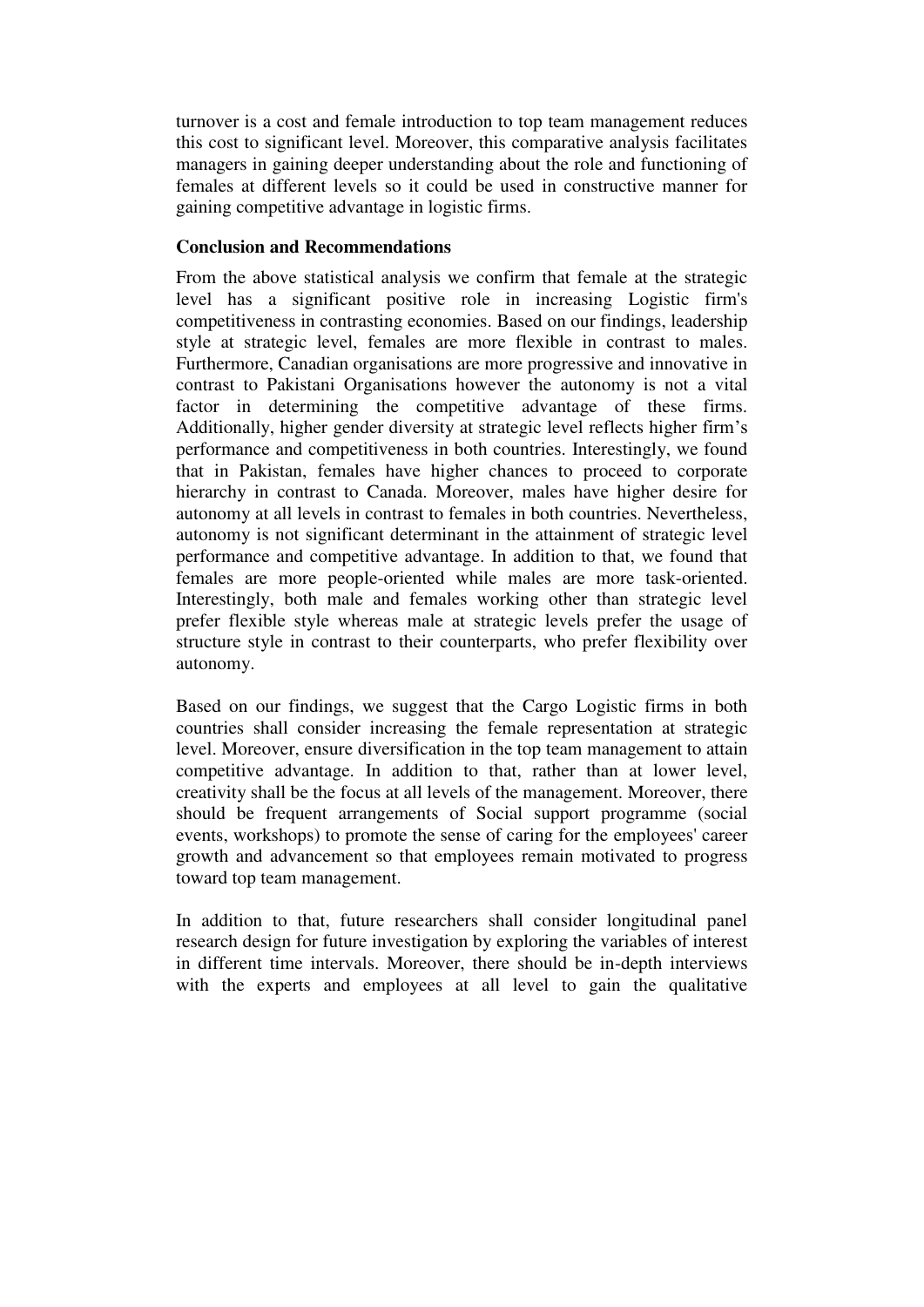perspective. Additionally, future researchers shall also consider the types of employees (contractual and permanent ones) separately as there could be a likely chance that the views of two distinguish types of employees varies to certain extent.

#### **References**

- Bilimoria D., 2006, *The Relationship between Women Corporate Directors and Women Corporate Officers,* "Journal of Managerial Issues", 18(1).
- Butterfield D., Grinnell J., 1999, *"Re-viewing" gender, leadership, and managerial behavior: Do three decades of research tell us anything?* [In] G. Powell (Ed.), Handbook of gender and work, CA: SAGE Publications.
- Carpenter M.A., Geletkanycz M.A., Sanders W.G., 2004, *Upper echelons research revisited: Antecedents, elements and consequences of top management team composition*, "Journal of Management", 30 (6).
- Castanias R.P., Helfat C.E., 2001, *The managerial rents model: Theory and empirical analysis*, "Journal of Management", 27(6).
- Chaluvadi N.S.S.L., 2015, *Differences in Leadership Styles between Genders: Outcomes and Effectiveness of Women in Leadership Roles*, MBA Student Scholarship, Paper 35. Johnson & Wales University.
- Daily G.C., Polasky S., Goldstein J., Kareiva P.M., Pejchar L., Ricketts T.H., Salzman J., Shallenberger R., 2009, *Ecosystem services in decisionmaking: time to deliver,* "Front Ecol Environ", 7(1).
- Daily C.M., Dalton D.R., Cannella A., 2003, *Corporate Governance: Decades of Dialogue and Data*, "The Academy of Management Review", 28(3).
- Dezsö C.L., Ross D.G., 2012, *Does female representation in top management improve firm performance? A panel data investigation*, "Strategic Management Journal", 33(9).
- Eagly, A.H., Johannesen-Schmidt, M.C., van Engen, M., 2003, *Transformational, transactional, and laissezfaire leadership styles: A meta-analysis comparing women and men*, "Psychological Bulletin", 129.
- Eagly A.H., Johnson B.T., 1990, *Gender and Leadership Style: A Meta-Analysis*, CHIP Documents, "Psychological Bulletin", 108(2).
- Ely R.J., Meyerson D.E., 2000, *Theories of Gender in Organizations: A New Approach to Organizational Analysis and Change*, [In] Research in Organizational Behavior 22B, Staw M, Sutton R.I. (eds.), New York.
- Haque A.U., Aston J., 2016, *A Relationship between Occupational Stress and Organisational Commitment of I.T Sector's Employees in Contrasting Economies*, "Polish Journal of Management Studies", 14(1).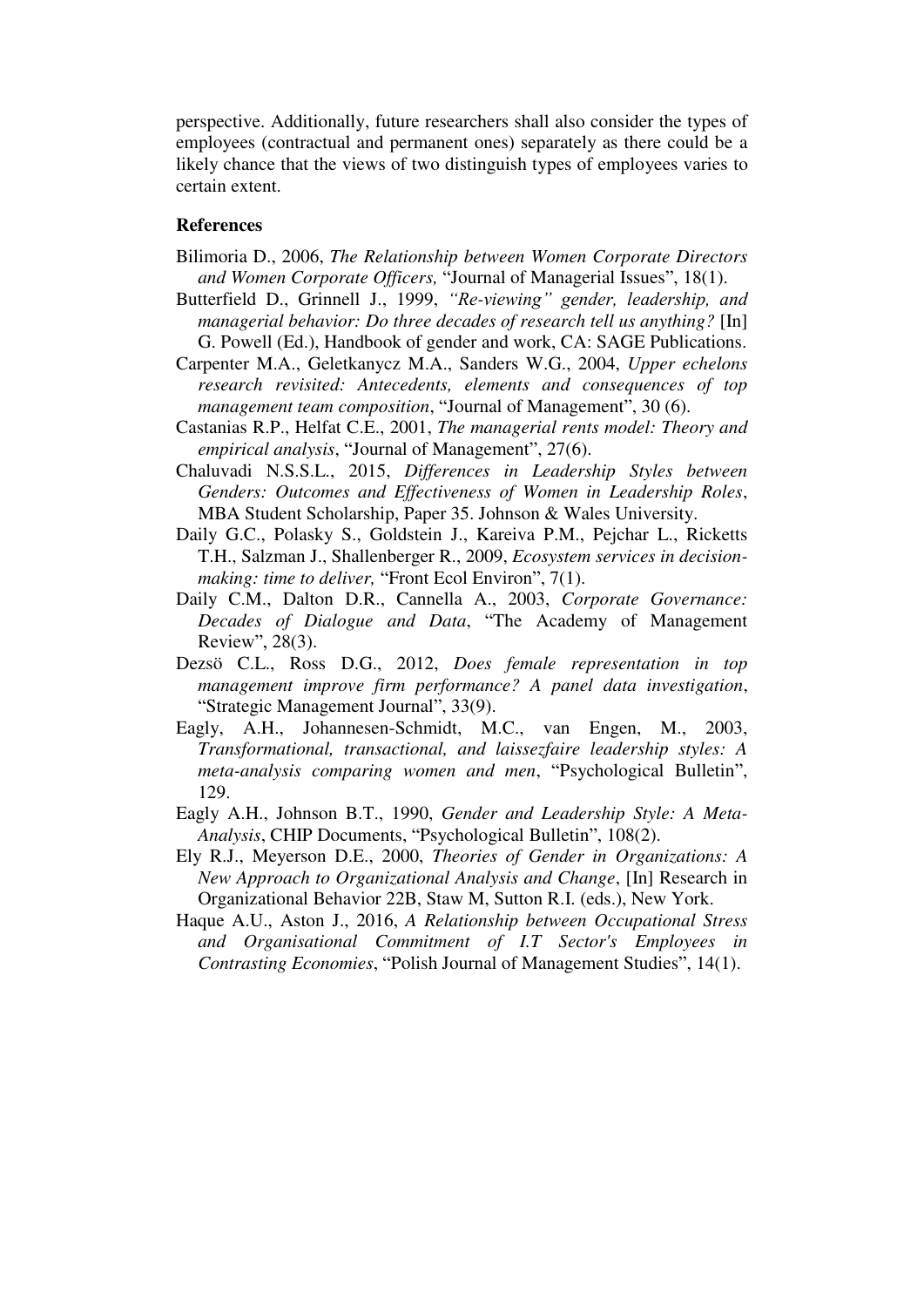- Haque A.U., Aston J., Kozlovski E., 2016, *Do causes and consequences of stress affect genders differently at operational level? Comparison of the IT sectors in the UK and Pakistan*, "International Journal of Applied Business", 1(1).
- Haque A.U., Yamoah F., 2014, *Gender Employment Longevity: I.T Staff Response to Organizational Support in Pakistan*, "International Journal of Academic Research in Business and Social Sciences", 4(12).
- Hurley A.E., Sonnenfeld J.A., 1998, *The Effect of Organizational Experience on Managerial Career Attainment in an Internal Labor Market*, "Journal of Vocational Behavior", 52.
- Ibarra H., 1993, *Personal Networks of Women and Minorities in Management: A Conceptual Framework*, "Academy of Management Review", 18(1).
- Jamal, S., 2011, *Statistics Problems & Practice Edition 2013 for B.Com*, Ahmed Academy. PAK: Karachi.
- Kanter R.M., 1988, *When a thousand flowers bloom: Structural, collective and social conditions for innovation in organizations*, [In] B.M. Straw, L.L. Cummings, (Eds.), "Research in Organizational Behavior", 10.
- Klein K.J., Harrison D.A., 2007, *On the Diversity of Diversity: Tidy Logic, Messier Realities,* "Academy of Management Perspectives", 21(4).
- Kot S., Meyer N., Broniszewska A., 2016, *A cross-country comparison of the characteristics of Polish and South African women entrepreneurs*, "Economics and Sociology", 9(4).
- Kurtulus F.A., Tomaskovic-Devey D., 2012, *Do Female Top Managers Help Women to Advance? A Panel Study Using EEO-1 Records*, "Annals of American Academy of Political and Social Science", 639.
- Larson J.R., Christensen C., Franz T.M., Abbott A.S., 1998, *Diagnosing groups: the pooling, management, and impact of shared and unshared case information in team-based medical decision making*, "Journal of Personality and Social Psychology", 75(1).
- Lee, P.M., James, E.H., 2007, *She'-e-os: gender effects and investor reactions to the announcements of top executive appointments*, "Strategic Management Journal", 28(3), 227-241.
- Merchant K., 2012, *How Men And Women Differ: Gender Differences in Communication Styles, Influence Tactics, and Leadership Styles*, "CMC Senior Theses", 513.
- Noe R.A., 1988, *Women and Mentoring: A Review and Research Agenda*, "Academy of Management Review", 13(1).
- Oldham, G.R., Cummings, A., 1996, *Employee Creativity: Personal and Contextual Factors at Work*, "Academy of Management Journal", 39(3).